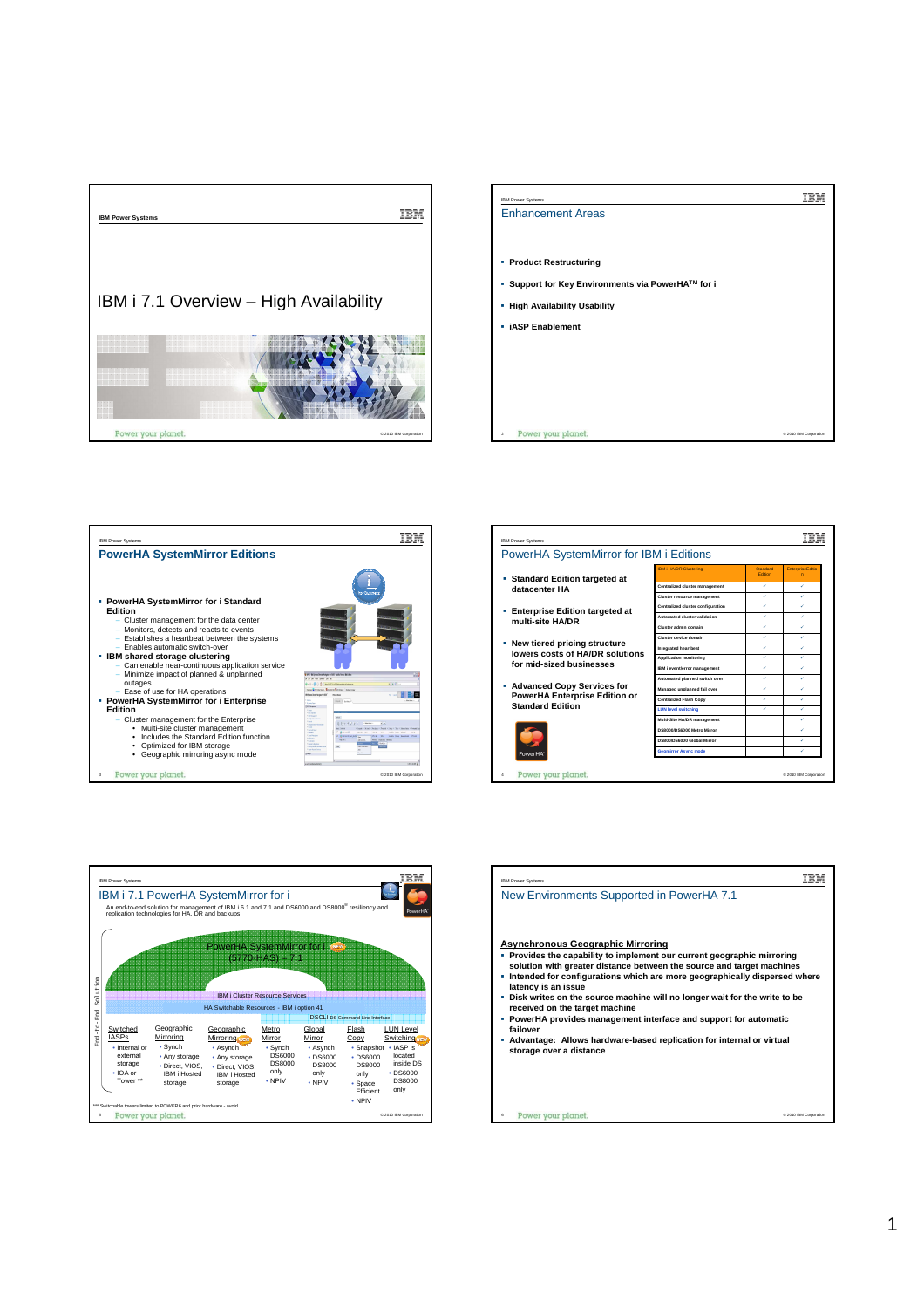



**TEM** IBM Power Systems LUN level switching configuration steps **Configure logical units on external storage unit, create the iASP and device**  CRG<br>
• Use the Add ASP Copy Description (ADDASPCPYD) command<br>
- Fill in appropriate ASP device, cluster resource group, cluster resource group site, IBM<br>
System Storage host, location, and logical unit name<br>
- Fill in appr **switchable logical units. All ASP devices in the cluster resource group must be defined by a separate ASP copy description** Power your planet © 2010 IBM Corporation